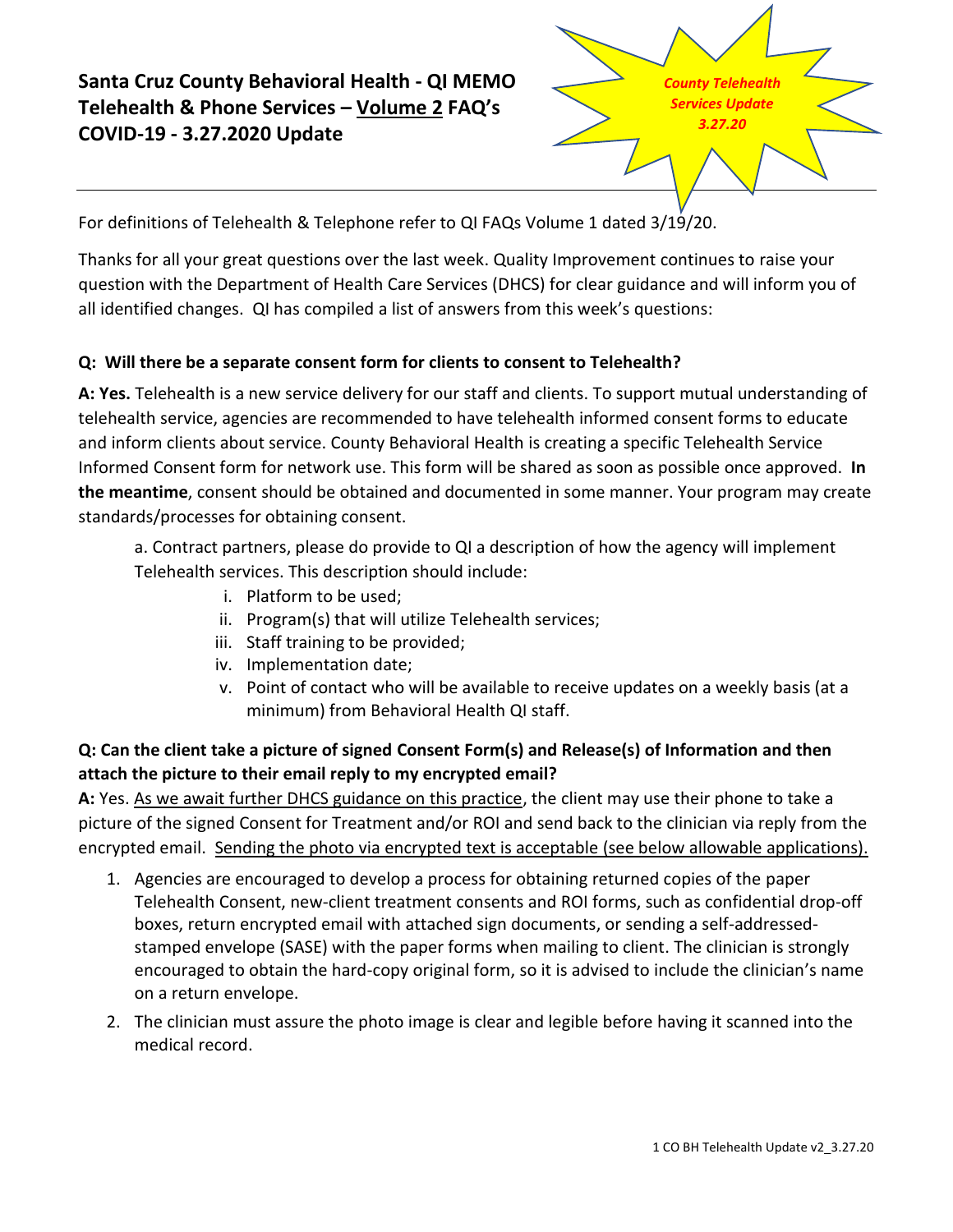#### **Q: Are HIPPA requirements suspended for most video-conferencing tools?**

**A: NO**. HIPAA requirements are not suspended, yet Health and Human Services (HHS) and Office of Civil Rights (OCR) has made them more generous. DHCS plans to release additional information soon. The authority on Telehealth platforms you should reference is from Health and Human Services:

[https://www.hhs.gov/hipaa/for-professionals/special-topics/emergency](https://www.hhs.gov/hipaa/for-professionals/special-topics/emergency-preparedness/notification-enforcement-discretion-telehealth/index.html)[preparedness/notification-enforcement-discretion-telehealth/index.html](https://www.hhs.gov/hipaa/for-professionals/special-topics/emergency-preparedness/notification-enforcement-discretion-telehealth/index.html)

#### **HHS-OCR INFORMATION**

Under this Notice, covered health care providers may use popular "non-public facing" applications without risk that OCR might seek to impose a penalty for noncompliance with the HIPAA Rules related to the good faith provision of telehealth during the COVID-19 nationwide public health emergency. A "nonpublic facing" remote communication product is one that, as a default, allows only the intended parties to participate in the communication.

- **Acceptable Video chat (telehealth) applications include**: Apple FaceTime, Facebook Messenger video chat, Google Hangouts video, Whatsapp video chat, Zoom, or Skype, to provide telehealth
- **Acceptable encrypted texting applications include**: Signal, Jabber, Facebook Messenger, Google Hangouts, Whatsapp, or iMessage. *Typically, these platforms employ end-to-end encryption, which allows only an individual and the person with whom the individual is communicating to see what is transmitted. The platforms also support individual user accounts, logins, and passcodes to help limit access and verify participants. In addition, participants are able to assert some degree of control over particular capabilities, such as choosing to record or not record the communication or to mute or turn off the video or audio signal at any point.*
	- $\circ$  Providers are encouraged to notify patients that these third-party applications potentially introduce privacy risks, and providers should enable all available encryption and privacy modes when using such applications. (*INFORMED CONSENT*)
- **NOT ALLOWED: Public-facing products such as TikTok, Facebook Live, Twitch, or a chat room like Slack are not acceptable** forms of remote communication for telehealth because they are designed to be open to the public or allow wide or indiscriminate access to the communication. For example, a provider that uses Facebook Live to stream a presentation made available to all its patients about the risks of COVID-19 would not be considered reasonably private provision of telehealth services.
- <https://www.hhs.gov/hipaa/for-professionals/special-topics/hipaa-covid19/index.html>

#### • **Does OCR permissions cover 42 CFR, Part 2?**

No. Notification addresses the enforcement only of the HIPAA Rules. The Substance Abuse and Mental Health Services Administration (SAMHSA) has issued similar guidance on COVID-19 and 42 CFR Part 2.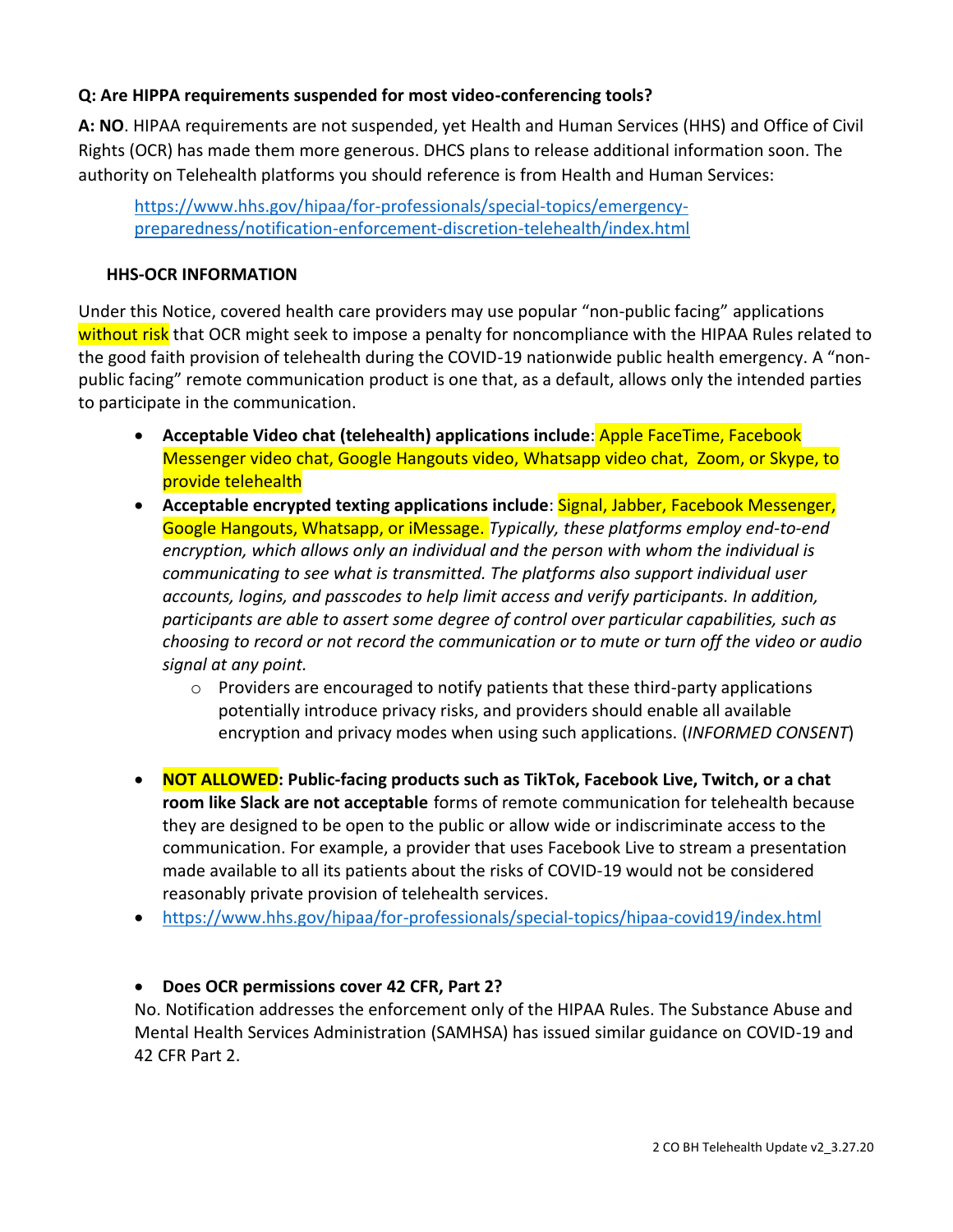#### **SAMHSA: https://www.samhsa.gov/sites/default/files/covid-19-42-cfr-part-2-guidance-03192020.pdf**

• "Under 42 U.S.C. §290dd-2(b)(2)(A) and 42 C.F.R. §2.51, patient identifying information may be disclosed by a part 2 program or other lawful holder to medical personnel, without patient consent, to the extent necessary to meet a bona fide medical emergency in which the patient's prior informed consent cannot be obtained. Information disclosed to the medical personnel who are treating such a medical emergency may be re-disclosed by such personnel for treatment purposes as needed. We note that Part 2 requires programs to document certain information in their records after a disclosure is made pursuant to the medical emergency exception. We emphasize that, under the medical emergency exception, providers make their own determinations whether a bona fide medical emergency exists for purposes of providing needed treatment to patients."

#### **Q: What is the Behavioral Health Telehealth platform?**

A: **Microsoft Team Meeting** is the preferred telehealth platform for County Behavioral Health, but all network staff are approved to provide service as needed under the above HHS-OCR guidelines. County Behavioral Health also have a HIPAA-compliant telephone service under our Avaya contract, which offers conference call functions.

Our BH Director has authorized the use of the identified approved non-public facing telehealth, teleconferencing and telecommunication applications with your department's approval. Please talk to your supervisor or manager to learn more about this.

### **Q: Can I join teleconferencing meetings hosted by another agency that is not HIPAA-Compliant when we are discussing client care, such as a CFT meeting?**

**A:** Yes. At this time, we are encouraging all stakeholders to continue "good faith" due diligence with regards to protecting client Personal Health Information (PHI) and treatment information.

#### **Q: What location code do I use when doing administrative activities at home (examples: writing an assessment, developing the treatment plan, etc.)?**

**A:** Use the location "Office".

### **Q: DMC-ODS and MHP: My client would prefer to suspend services until they are able to return to inperson sessions. What do I do?**

**A:** It would be appropriate to terminate treatment if the client wishes to suspend services. Be sure to inform the client that they may return and request to restart services (at that time the Assessment and Treatment Plan will need to be updated).

**Also:** Complete all termination documentation as per usual requirements;

-Document the reason for the termination, all alternative forms of treatment that were offered and resources / referrals provided;

**-**Provide a NOABD that contains the same information as above, including that they may request services again in the future.

#### **Q: Once we see our client again, how will we get Treatment Plan signatures into avatar?**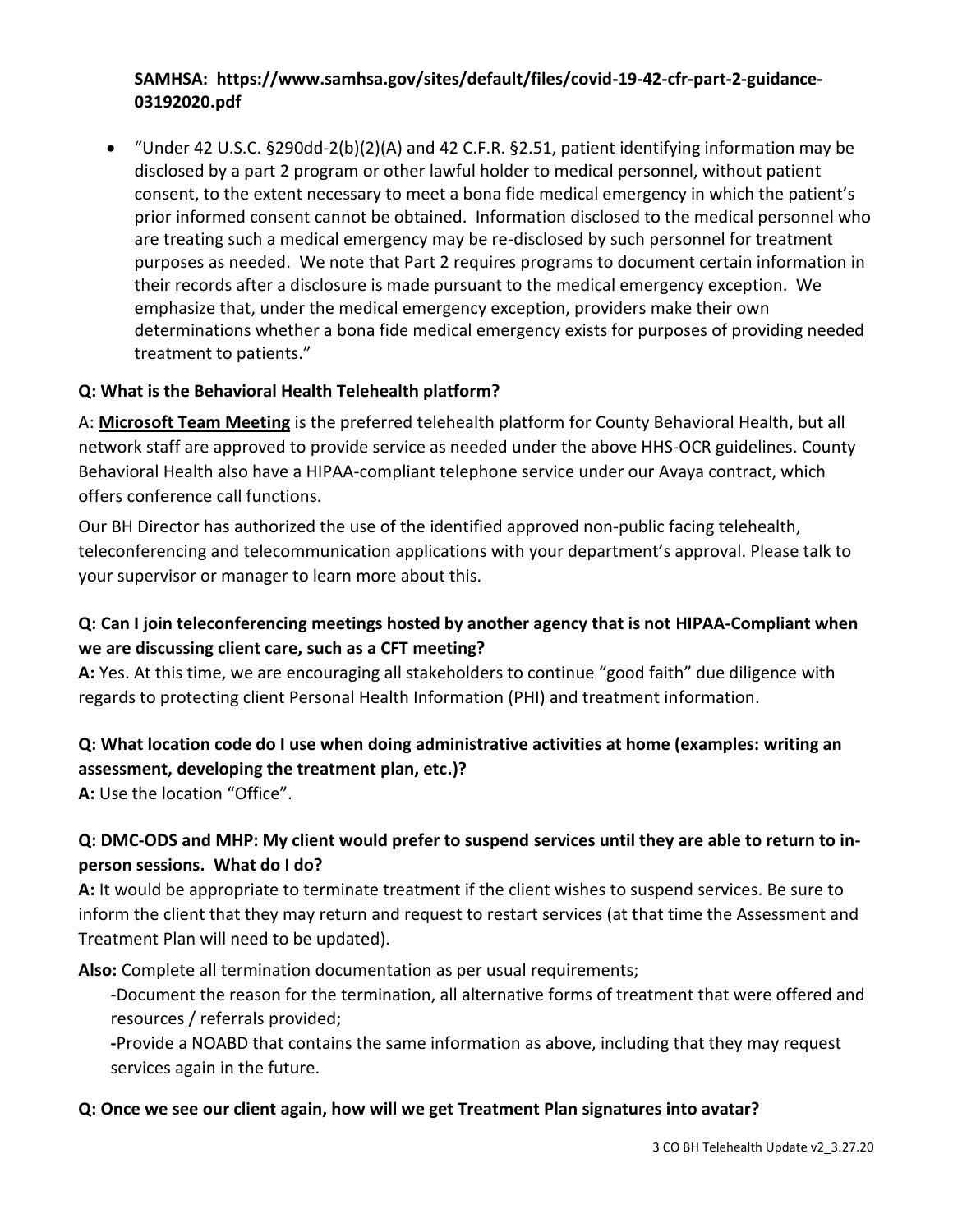**A:** When the time comes, you will print the most recent version of the Treatment Plan and have the hard copy signed and then scanned into avatar. You will not redo the plan electronically.

### **Q: MHP: Can Telehealth be used to place and release involuntary holds on individuals (Evaluation & Application for 72-Hour Detention for Evaluation and Treatment (WIC 5150))?**

**A:** Per Welfare & Institutions Code 5008 (a) and DHCS guidance, qualified, authorized professionals may perform face-to-face evaluation via telehealth.

- Phase 1: Evaluation for the application for 5150 hold: You **CAN** evaluate and place a person on a 5150 hold via telehealth. Telephone evaluation is **NOT** acceptable.
- Phase 2: You **CANNOT** assess the person to determine if the involuntary detention (5150) is appropriate via telehealth; this assessment must be done **in-person**.

#### **Q: MHP: Can an Assessment required by WIC 5151 be completed via Telehealth?**

**A: No**, per a direct email from DHCS County Support & Welfare & Institutions Code 5151, Assessments required by WIC 5151 are to be completed **in-person** and cannot be completed via telehealth. This **IS** the assessment to determine if the involuntary detention is appropriate.

### **Q: FQHC Therapist. How do I bill and complete progress notes for a service provided via the Telephone?**

**A:** As of today, services provided by an FQHC therapist via telephone are non-billable and should be documented using a non-billable code (M631-- Non-billable Assessment or M641-- Non-billable Therapy) and the location code, "Office."

DHCS has submitted a waiver request to their federal regulatory branch, Center for Medicare and Medicaid (CMS) requesting several exceptions, including the approval of Telephone service for FQHC billable services. A response from CMS is still pending. We will inform you on all updates.

### **Q: FQHC Therapist. How do I bill and complete progress notes for a service provided via Telehealth?**

A: Services provided by an FQHC therapist via telehealth are billable and should be documented using the correct service code (F431--Assessment, F441--Individual Therapy, F471—Crisis Assessment) and the location code, "Telehealth."

### **Q: MHP: Can I use a deferred diagnosis during assessment if I have only had contact with the parents so far, and have not had contact with the child/youth client?**

**A:** Yes, you may use ICD-10 diagnosis "R69 - Diagnosis Deferred" to claim for Assessment (M433, M431) or Crisis Intervention (M471). You may use this diagnosis prior to meeting with the child/youth client if you have begun the assessment with the parent. The diagnosis must be updated (using "Add" diagnosis) as soon as possible and no other service codes may be claimed until an included diagnosis is determined and entered.

\*Note: Do not confuse this with marking the diagnosis status as "Working" or "Rule-out". Any status other than "Active" cannot be used for claiming services. The Primary diagnosis must always be "Active".